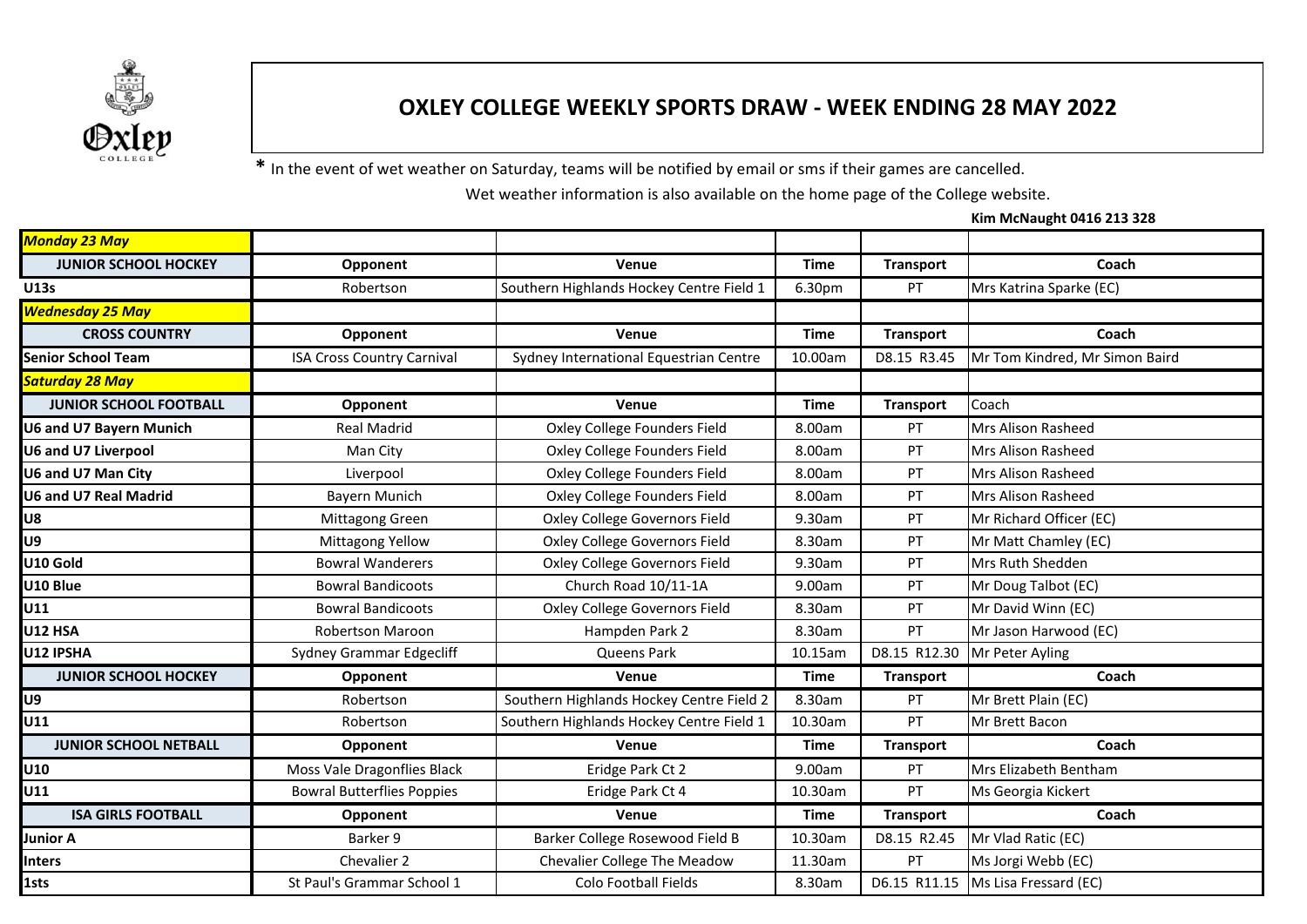| <b>ISA HOCKEY</b>        | Opponent                             | Venue                         | <b>Time</b> | <b>Transport</b> | Coach                                      |
|--------------------------|--------------------------------------|-------------------------------|-------------|------------------|--------------------------------------------|
| Oxley 4                  | Game forfeited by Chev               |                               |             |                  | Mrs Kathy Cupitt                           |
| Oxley 3                  | Redlands 2                           | Frensham                      | 9.00am      | PT               | Mr Ben Cupitt (EC)                         |
| Oxley 2                  | Chevalier 1                          | Frensham                      | 11.30am     | PT               | Ms Jodie Wolstencroft                      |
| <b>Oxley 1sts</b>        | Redlands 1                           | Frensham                      | 10.15am     | PT               | Mr Andrew Knowles (EC)                     |
| <b>ISA NETBALL</b>       | Opponent                             | Venue                         | <b>Time</b> | <b>Transport</b> | Coach                                      |
| Junior D (Oxley 8)       | Redlands 15                          | NBISC Ct 2                    | 10.30am     | D6.45 R1.45      | Mr Darren Brett                            |
| Junior C (Oxley 7)       | St Spyridon 5                        | St Spyridon College           | 1.00pm      | D9.30 R4.00      | <b>Mr Matthew Bentham</b>                  |
| Junior B (Oxley 6)       | Barker 19                            | Barker College, Rosewood Ct 1 | 11.45am     | D8.15 R2.45      | Ms Jo McVean                               |
| Junior A (Oxley 5)       | Redlands 10                          | NBISC Ct 1                    | 10.30am     | D6.45 R1.45      | Ms Alice Taylor (EC)                       |
| Inter B (Oxley 4)        | St Spyridon 4                        | St Spyridon College           | 11.45am     | D9.30 R4.00      | Mrs Louise Pike                            |
| Inter A (Oxley 3)        | Redlands 4                           | NBISC Ct 2                    | 9.15am      | D6.45 R1.45      | Ms Summer Lewis (EC)                       |
| 2nds                     | Barker 4                             | Barker College, Rosewood Ct 2 | 11.45am     | D8.15 R2.45      | Mrs Allison Marcolin (EC)                  |
| 1sts                     | Redlands 1                           | NBISC Ct 1                    | 9.15am      | D6.45 R1.45      | Mrs Kate Bow (EC)                          |
| <b>ISA BOYS FOOTBALL</b> | Opponent                             | Venue                         | <b>Time</b> | <b>Transport</b> | Coach                                      |
| 13s                      | <b>Blue Mountains Grammar School</b> | Oxley College Bray 2          | 9.00am      | PT               | Mr Will Provino (EC)                       |
| 14B                      | St Patrick's College F               | Oxley College Bray 2          | 1.45pm      | PT               | Mr Steve Marnoch                           |
| 14A                      | Newington A                          | Newington Buchanan Oval 2     | 11.00am     | D9.00 R1.30      | Mr David Houghton                          |
| 15s                      | <b>Blue Mountains Grammar School</b> | Oxley College Bray 2          | 10.00am     | PT               | Mr Tom Dunn (EC)                           |
| 2nds                     | <b>Blue Mountains Grammar School</b> | Oxley College Bray 2          | 11.00am     | PT               | Mr David Spies                             |
| 1sts                     | <b>Blue Mountains Grammar School</b> | Oxley College Bray 2          | 12.15pm     | PT               | Mr Justin Verco                            |
| <b>ISA RUGBY</b>         | Opponent                             | Venue                         | <b>Time</b> | <b>Transport</b> | Coach                                      |
| 13s                      | St Andrew's Cathedral School         | Oxley College Governors Field | 10.30am     | <b>PT</b>        | Mr Christophe Gauchat, Mrs Jael Barrios    |
| 14s                      | St Andrew's Cathedral School         | Oxley College Governors Field | 11.30am     | PT               | Mr Nathan Sievert, Mrs Jael Barrios        |
| 16s                      | St Andrew's Cathedral School         | Oxley College Governors Field | 12.30pm     | PT               | Mr Mark Case, Mr Jason Simpson             |
| 1st XV                   | St Andrew's Cathedral School         | Oxley College Governors Field | 1.30pm      | PT               | Mr Nicholas Combes (EC), Mr Sam Jones (EC) |
| <b>ISA TENNIS</b>        | Opponent                             | Venue                         | <b>Time</b> | <b>Transport</b> | Coach                                      |
| Oxley 5 (Div 10B)        | St Spyridon College 3                | Oxley College Ct 4            | 8.30am      | PT               | Mr Adam Lee                                |
| Oxley 4 (Div 8B)         | St Spyridon College 2                | Oxley College Ct 3            | 8.30am      | PT               | Mr Adam Lee                                |
| Oxley 3 (Div 7B)         | St Andrew's Cathedral School 8       | Eastcourts                    | 8.30am      | D6.30 R1.30      | Mr Phil Turnock                            |
| Oxley 2 (Div 6)          | St Patrick's College 6               | Oxley College Ct 2            | 8.30am      | PT               | Mr Adam Lee                                |
| Oxley 1sts (Div 4)       | St Patrick's College 4               | Oxley College Ct 1            | 8.30am      | PT               | Mr Adam Lee                                |
| <b>BOWRAL TENNIS</b>     | Opponent                             | Venue                         | <b>Time</b> | <b>Transport</b> | Coach                                      |
| <b>All teams</b>         | Chevalier and Oxley teams            | <b>Bowral Tennis Courts</b>   | 8.30am      | PT               | Ms Masako Chikushi                         |

Eridge Park - Eridge Park Road, Burradoo National Coach Coach Coach D - Bus Departs EC - External Coach

Southern Highlands Hockey Centre - 44 Meranie Street, Welby Bowral Tennis Courts - Park Road, Bowral Number 20 R - Bus Returns PT - Parent transport

Colo Football Fields - 118 Inalls Lane, Richmond **Hampden Park - Illawarra Highway, Robertson** S - Student S - Student